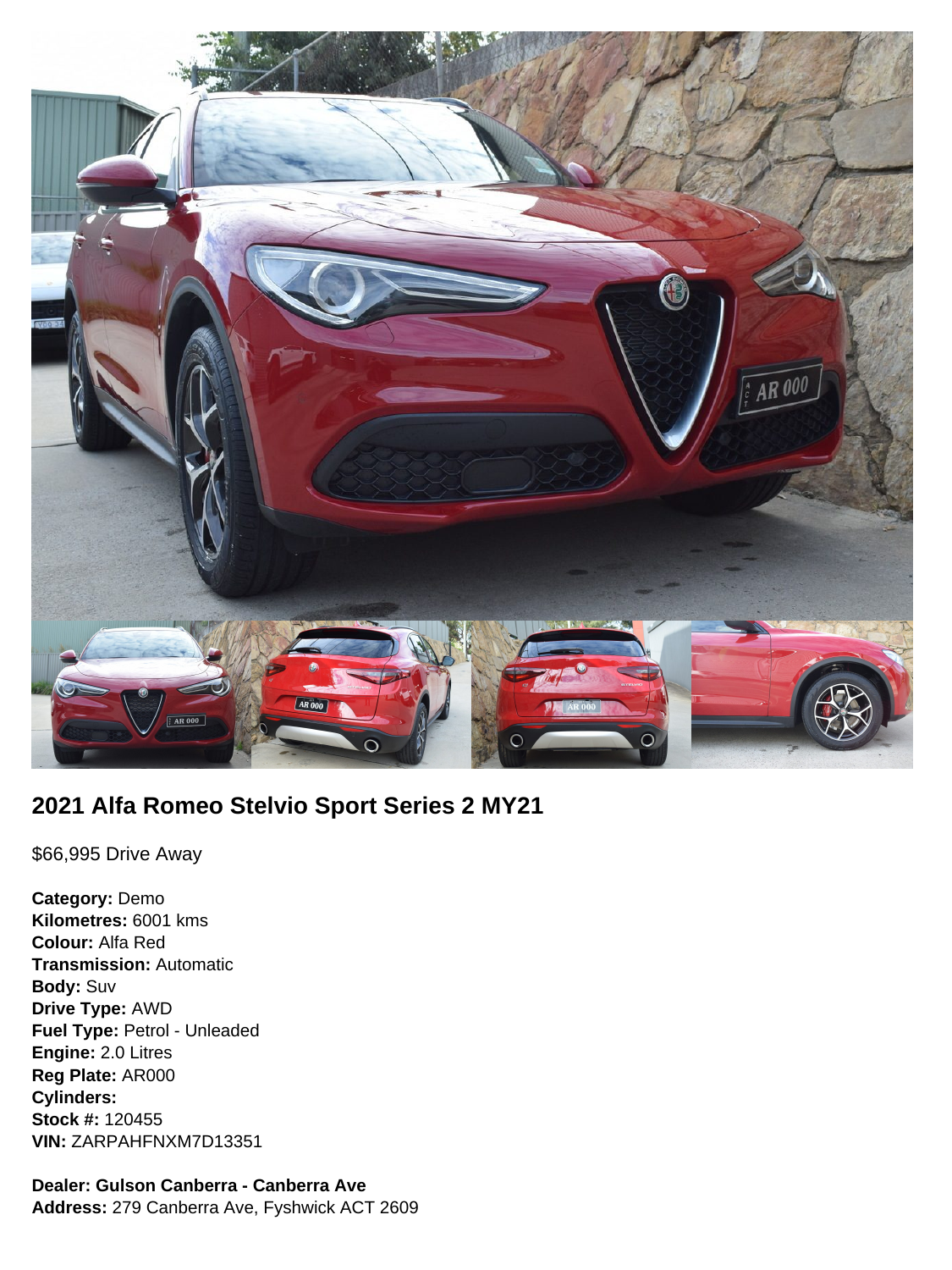# **Dealer Comments**

\* If the price does not contain the notation that it is "Drive Away No More to Pay", the price may not include additional costs, such as stamp duty and other government charges. Please confirm price and features with the seller of the vehicle.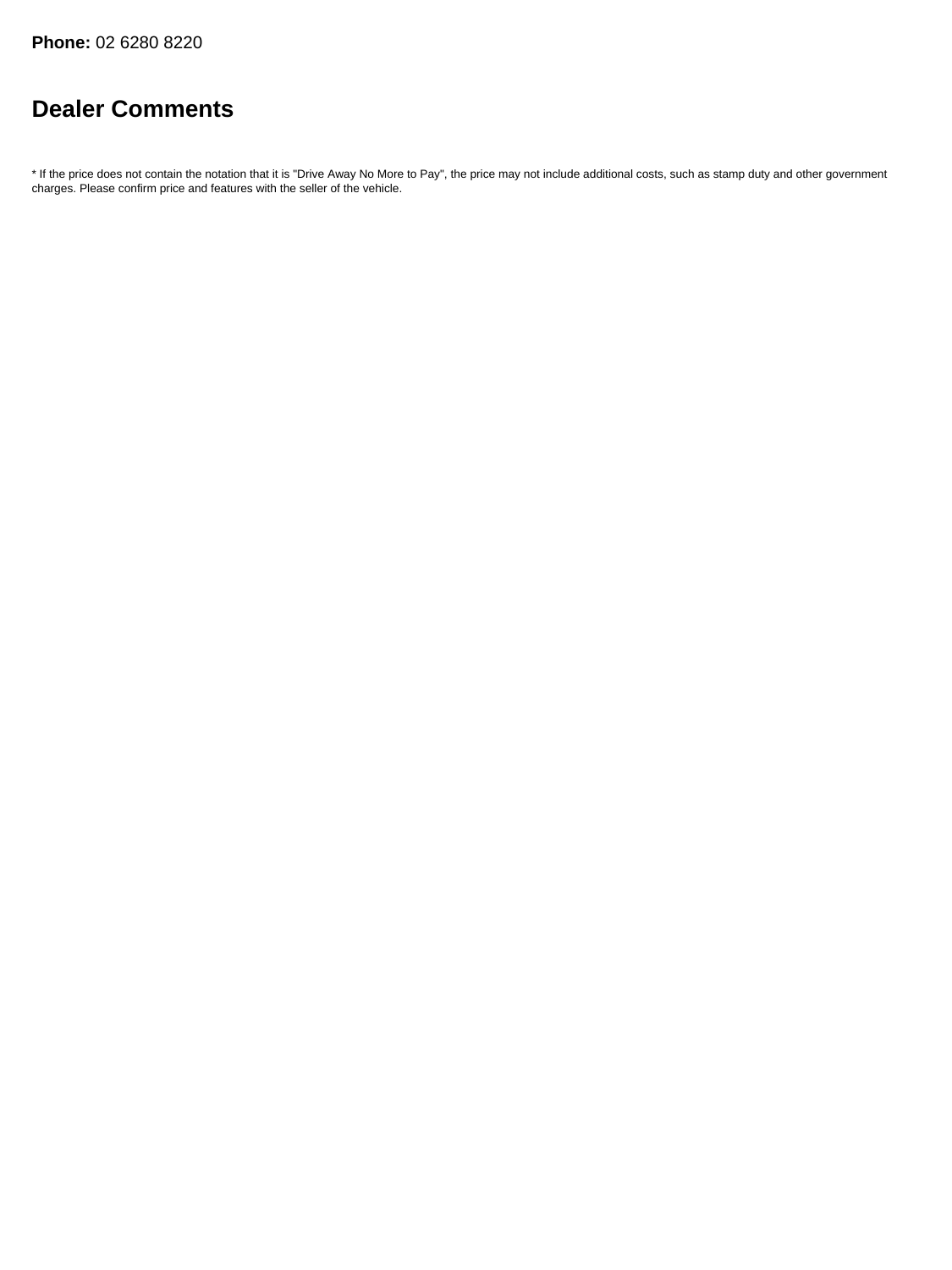# **Features and Specifications**

## **Audio, Visual & Communication**

Smart Device App Display/Control Smart Device Integration - Android Auto Audio - Aux Input USB Socket 8 Speaker Stereo Bluetooth System Colour Display Screen - Front Multi-function Control Screen - Colour **Radio - Digital (DAB+)** Radio - Digital (DAB+)

### **Instruments & Controls**

Speed Zone Reminder - Road Sign Recognition Tyre Pressure Monitoring:- with logging/display Digital Instrument Display - Partial GPS (Satellite Navigation)

#### **Interior**

Gloss Finish Window Surrounds - Exterior Location Leather - Armrest Front Leather Gear Knob Leather Seats Leather Steering Wheel Metallic Finish Interior Inserts Pedals - Sports

## **Lights & Windows**

Rear Windows - Extra Dark/Privacy **Rear Windows - Extra Dark/Privacy** Rear Wiper/Washer Daytime Running Lamps **Headlamp - High Beam Auto Dipping** High Beam Auto Dipping Headlamp Washers **Headlamps - Active (Cornering/steering)** Headlamps - Active (Cornering/steering) Headlamps - Bi-Xenon (for low & high beam) Headlamps Automatic (light sensitive) Lighting - Exterior Side Power Windows - Front & Rear Rain Sensor (Auto wipers) The Common Sensitive Common Sensitive Common Sensitive Common Sensitive Common Sensitive Common Sensitive Common Sensitive Common Sensitive Common Sensitive Common Sensitive Common Sensitive Commo

## **Safety & Security**

Airbags - Head for 2nd Row Seats Airbags - Side for 1st Row Occupants (Front) Seatbelt - Load Limiters 1st Row (Front) Seatbelt - Pretensioners 1st Row (Front) Seatbelt - Pretensioners 2nd Row(Rear Outer seats) Seatbelts - Lap/Sash for 5 seats Alarm Alarm with Motion Sensor Warning - Driver Fatigue Warning - Rear Cross Traffic (when reversing) Warning - Road Sign Display Alarm with Tow Away Protection Blind Spot Sensor Blind Spot with Active Assist Brake Assist Brake Emergency Display - Hazard/Stoplights Camera - Rear Vision **ABS** (Antilock Brakes) Central Locking - Key Proximity Central Locking - Remote/Keyless Collision Mitigation - Forward (High speed) Collision Mitigation - Forward (Low speed) Collision Warning - Forward **Control - Electronic Stability** Control - Electronic Stability Control - Hill Descent Control - Park Distance Front Control - Park Distance Rear Control - Pedestrian Avoidance with Braking

Smart Device Integration - Apple CarPlay **Audio - Aux Input Socket (MP3/CD/Cassette)**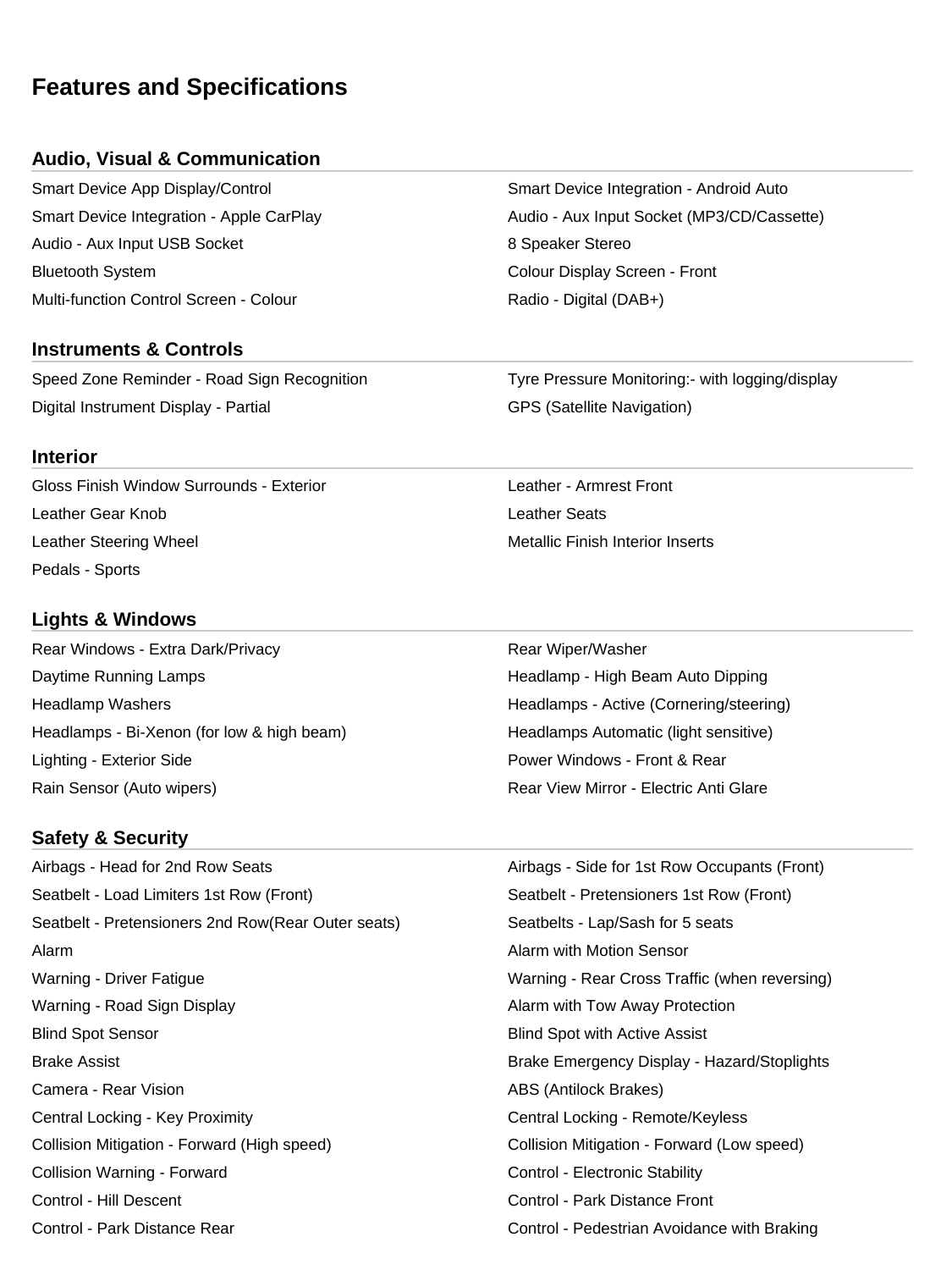Control - Traction **Driver Attention Detection** EBD (Electronic Brake Force Distribution) The Engine Immobiliser Airbag - Driver **Hill Holder** Lane Departure Warning Lane Keeping - Active Assist Airbag - Passenger **Parking Assist - Graphical Display** Airbags - Head for 1st Row Seats (Front)

#### **Seating**

Seat - Bolsters Adjustable for Driver Seat - Bolsters Adjustable for Front Passenger Seat - Driver with Electric Lumbar Seat - Height Adjustable Driver Seat - Height Adjustable Passenger Seat - Passenger with Electric Lumbar Seat - Rear Opening for Skis/boot access Seats - 2nd Row Split Fold Sports Seats - 1st Row (Front) Electric Seat - Drivers with Memory Electric Seat - Passenger Headrests - Adjustable 1st Row (Front) Headrests - Adjustable 2nd Row x2 **Heated Seats - 1st Row** Heated Seats - 1st Row

#### **Fuel**

Engine - Stop Start System (When at idle)

#### **Steering**

Multi-function Steering Wheel **Power Steering - Electric Assist** Power Steering - Speed Sensitive

### **Body**

Roof Rails

#### **Suspension**

Control - Electronic Damper

#### **Transmission & Drivetrain**

Driving Mode - Selectable Gear Shift Paddles behind Steering Wheel

### **Wheels & Tyres**

19" Alloy Wheels **Tyre Repair Kit** 

#### **Brakes**

Calipers - Front 2 Spot Calipers - Painted Front Disc Brakes Rear Ventilated Park Brake - Electric

Calipers - Painted Rear Disc Brakes Front Ventilated

## **Electrical**

12V Socket(s) - Auxiliary

**Comfort & Convenience**

Steering Wheel - Sports **Adjustable Steering Col. - Tilt & Reach**